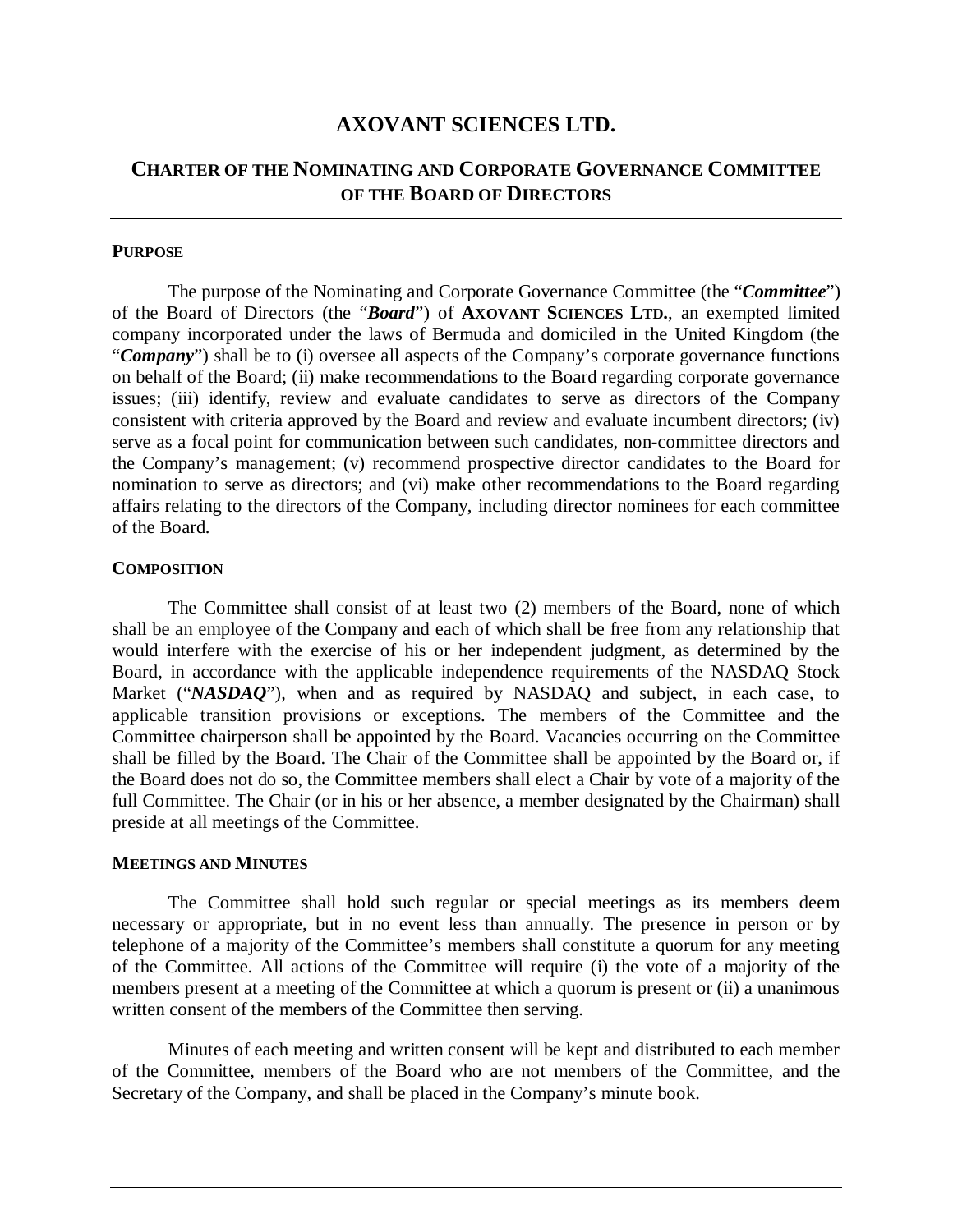The Chair of the Committee shall report to the Board regarding the activities of the Committee from time to time, or whenever so requested by the Board.

## **AUTHORITY**

The Committee shall have full access to all books, records, facilities and personnel of the Company as deemed necessary or appropriate by any member of the Committee to discharge his or her responsibilities hereunder.

The Committee shall have the authority to obtain, at the Company's expense, advice and assistance from internal or external legal, accounting or other advisors and consultants.

The Committee may form and delegate authority to subcommittees as appropriate.

The operation of the Committee shall be subject to the Bye-laws of the Company as in effect from time to time and applicable Bermuda law.

 The approval of this Charter by the Board shall be construed as a delegation of authority to the Committee with respect to the responsibilities set forth herein.

## **OPERATING PRINCIPLES AND PROCESSES**

In fulfilling its function and responsibilities, the Committee should give due consideration to the following operating principles and processes:

- � *Communication*. The Committee shall encourage regular and meaningful contact throughout the year with the Board, committee chairpersons, members of senior management and independent professional advisors to the Board and its various committees, as applicable, to strengthen the Committee's knowledge of relevant current and prospective corporate governance issues.
- � *Committee Education/Orientation*. The Committee shall be authorized to develop with management and participate in a process for systematic review of important corporate governance issues and trends in corporate governance practices that could potentially affect the Company will enhance the effectiveness of the Committee.
- � *Resources.* The Committee shall be authorized to access such internal and external resources as the Committee deems necessary or appropriate to fulfill its defined responsibilities, including engagement of independent counsel, consultants and other professional advisors, and shall have sole authority to retain and terminate executive search firms to help identify director candidates. The Committee shall also have sole authority to approve fees, costs and other terms of engagement of such outside resources. The Committee shall have the authority to perform such other functions, and shall have such powers, as may be necessary or appropriate in the efficient and lawful discharge of its responsibilities hereunder.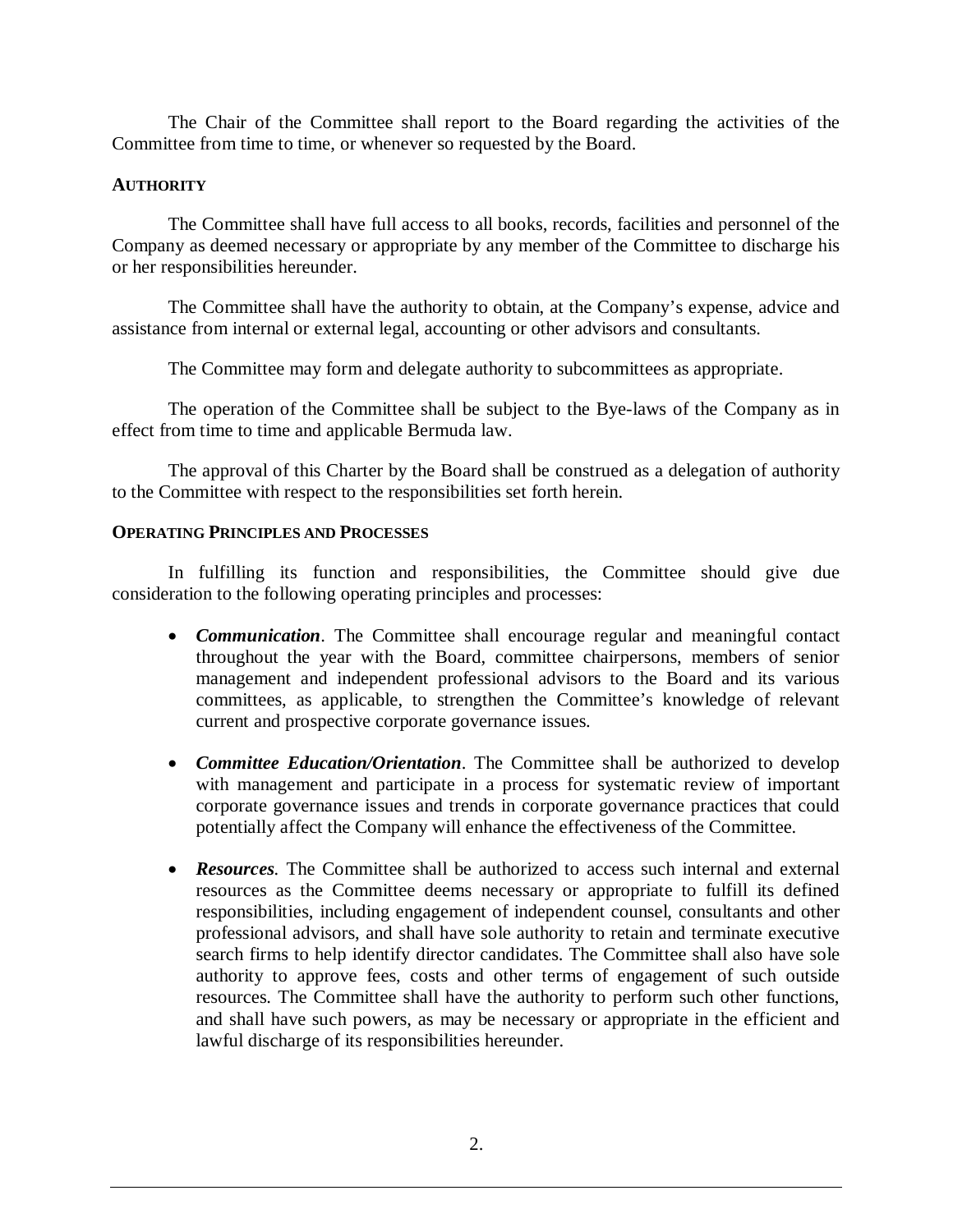� *Reporting to the Board*. The Committee, through the Chairman, shall report all material activities of the Committee to the Board from time to time or whenever so requested by the Board.

### **RESPONSIBILITIES**

To implement the Committee's purpose and policies, the Committee shall be charged with the following duties and responsibilities outlined below. The Committee may supplement and, except as otherwise required by applicable law or the requirements of NASDAQ, deviate from these activities as appropriate under the circumstances. The Committee will have the full power and authority to carry out the following primary responsibilities or to delegate such power and authority to one or more subcommittees of the Committee:

- � *Director Nominations*. The Committee shall have the responsibility of identifying, reviewing and evaluating candidates to serve on the Board consistent with criteria approved by the Board, including consideration of any potential conflicts of interest as well as applicable independence and experience requirements. The Committee shall also have the primary responsibility for reviewing, evaluating and considering the recommendation for nomination of incumbent directors for re-election to the Board, as well as monitoring the size of the Board. The Committee shall also recommend potential director candidates to the Board for nomination to serve as directors. The Committee shall also have the power and authority to consider recommendations for Board nominees and proposals submitted by the Company's shareholders and to establish any policies, requirements, criteria and procedures, including policies and procedures to facilitate shareholder communications with the Board, to recommend to the Board appropriate action on any such proposal or recommendation and to make any disclosures required by applicable law in the course of exercising its authority.
- **Board and Director Assessment.** The Committee shall periodically review, discuss and assess the performance of the Board, including Board committees, seeking input from senior management, the full Board and others. The assessment shall include evaluation of the Board's contribution as a whole and effectiveness in serving the best interests of the Company and its shareholders, specific areas in which the Board and/or management believe contributions could be improved, and overall Board composition and makeup, including the reelection of current Board members. The factors to be considered shall include whether the directors, both individually and collectively, can and do provide the integrity, experience, judgment, commitment (including having sufficient time to devote to the Company and the level of director participation), skills, diversity and expertise appropriate for the Company. In assessing the directors, both individually and collectively, the Committee may consider the current needs of the Board and the Company to maintain a balance of knowledge, experience and capability in various areas. The Committee shall also consider and assess the independence of directors, including whether a majority of the Board continues to be independent from management in both fact and appearance, as well as within the meaning prescribed by NASDAQ. The results of these reviews shall be provided to the Board for further discussion as appropriate.
- � *Board Committee Nominations.* The Committee shall oversee the Board's committee structure and operations, including authority to delegate to subcommittees and committee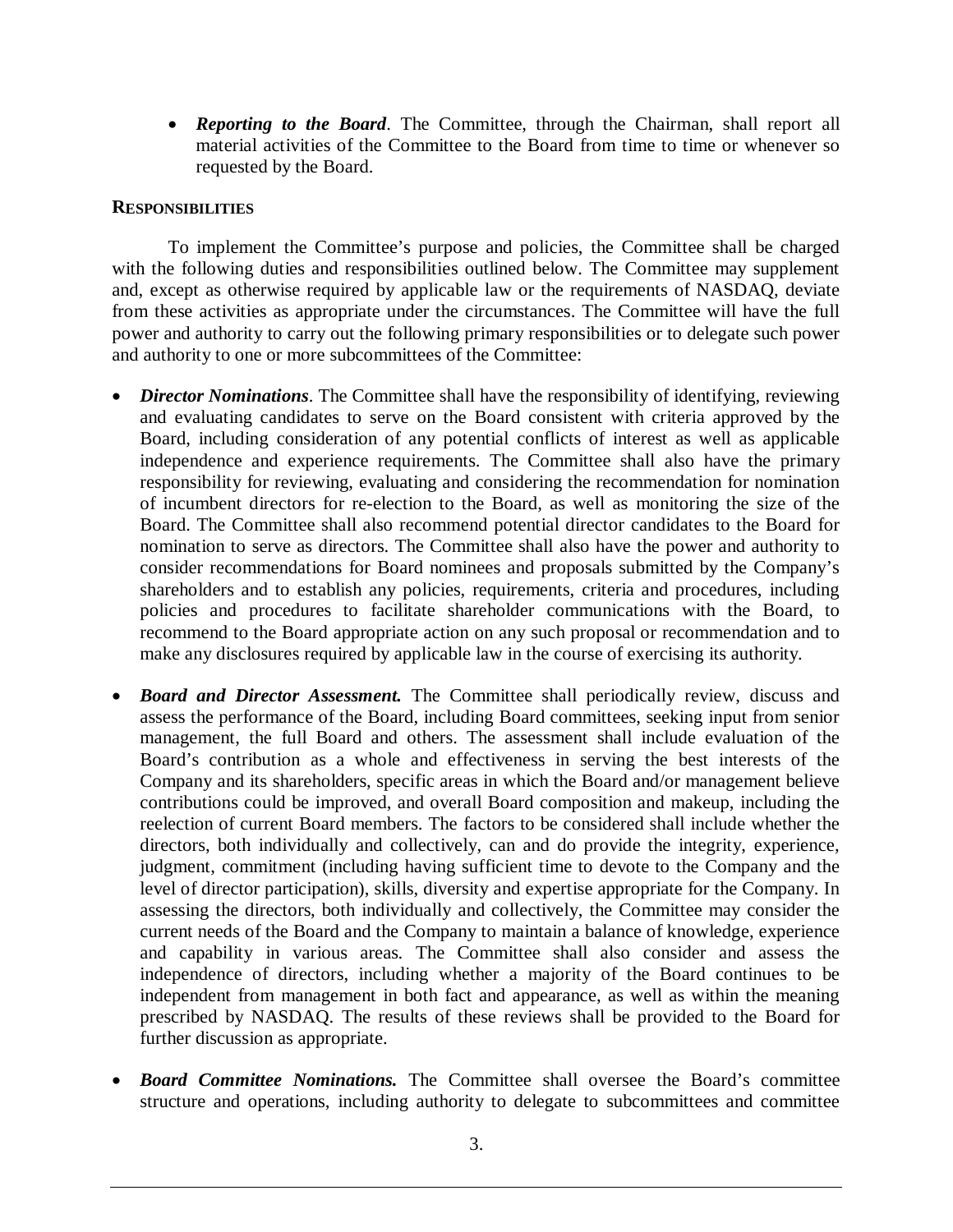reporting to the Board. The Committee, after due consideration of the interests, independence and experience of the individual directors and the independence and experience requirements of NASDAQ, the rules and regulations of the Securities and Exchange Commission ("*SEC*") and applicable law, shall evaluate the performance of the members of the committees of the Board, review the composition of such committees, and recommend to the entire Board annually the chairmanship and membership of each such committee. The Committee shall also conduct an annual self evaluation.

- **Continuing Education.** The Committee shall consider the need and, if deemed necessary, develop, implement and maintain (or oversee efforts by management to develop, implement and maintain) (i) appropriate orientation and education programs and procedures for directors to familiarize new directors with the business of the Company, its management and professional advisors and (ii) continuing education policies designed to foster a more extensive knowledge of the business of the Company. The Committee shall also have the authority in its sole discretion to retain advisors and consultants to develop and institute such a plan or program.
- � *Corporate Governance Principles.* The Committee shall develop and recommend to the Board, as appropriate, a set of corporate governance principles to be applicable to the Company, may periodically review and assess these principles and their application, and may recommend any changes deemed appropriate to the Board for its consideration.
- *Code of Business Conduct and Ethics*. The Committee shall periodically review Company policy statements to determine their adherence to the Company's Code of Business Ethics and Conduct (the "*Code*") and consider any request by directors or executive officers of the Company for a waiver from the Code. Any approved waivers shall be promptly disclosed as required by applicable law and the NASDAQ requirements.
- *Procedures for Information Dissemination*. The Committee shall oversee and review the processes and procedures used by the Company to provide information to the Board and its committees. The Committee should consider, among other factors, the reporting channels through which the Board and its committees receive information and the level of access to outside advisors where necessary or appropriate, as well as the procedures for providing accurate, relevant and appropriately detailed information to the Board and its committees on a timely basis.
- *Management Succession*. The Committee shall periodically review with the Principal Executive Officer of the Company the plans for succession to the offices of the Company's Principal Executive Officer and other key executive officers and make recommendations to the Board with respect to the selection of appropriate individuals to succeed to these positions.
- *Self-Assessment*. The Committee shall review, discuss and assess its own performance at least annually, and shall report the results of such assessment to the Board.
- � *Memorandum of Association, Bye-laws and Committee Charters***.** The Committee shall review and assess the adequacy of the Company's Memorandum of Association and Bye-